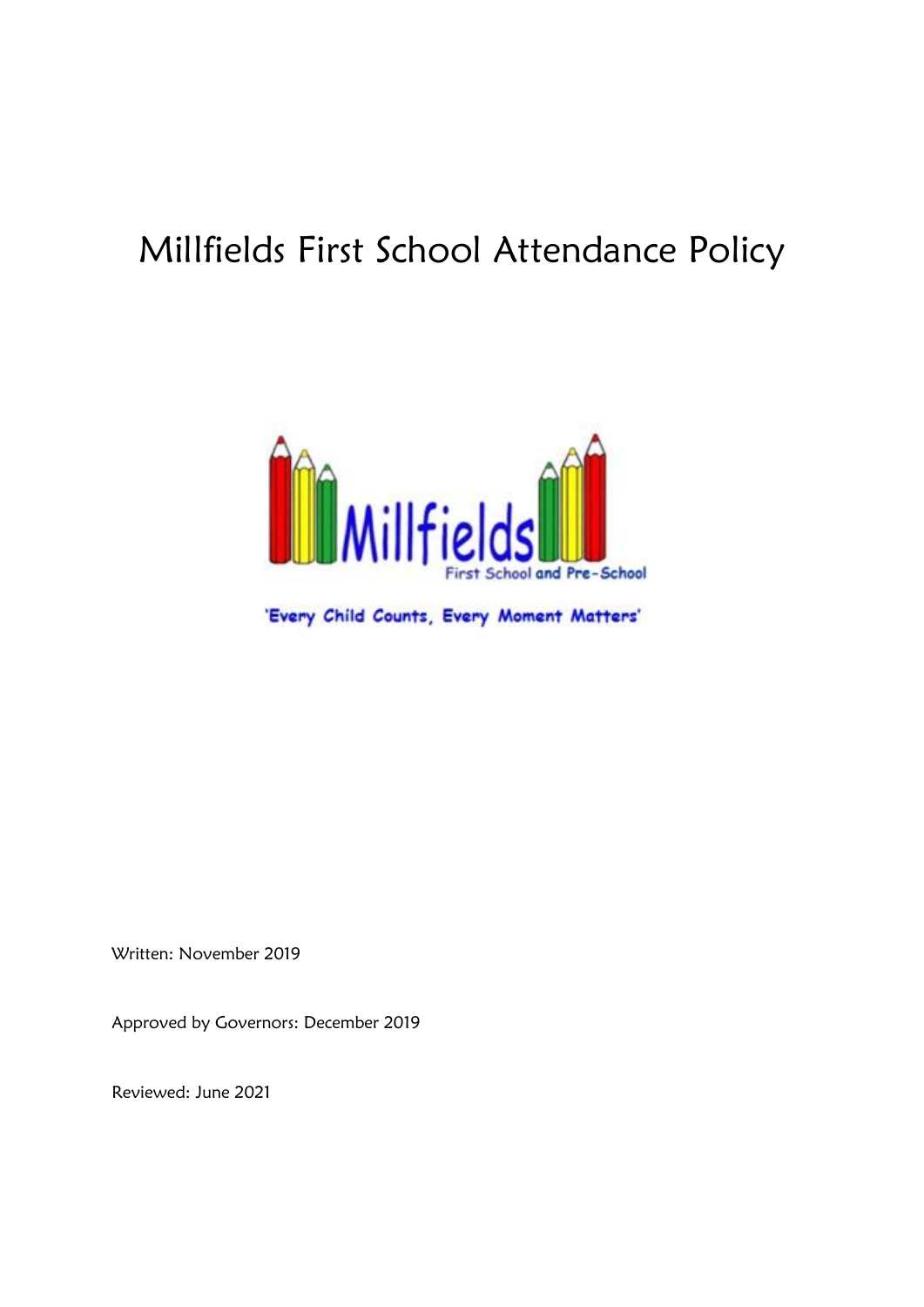# **Attendance Policy 2021**

# **Rationale**

At Millfields First School we recognise that "every moment matters" and that there is a strong link between regular school attendance and educational progress and attainment. Therefore we strive to work in partnership with parents/carers to ensure that every child achieves the maximum possible attendance thereby enabling them to make a success of their education and realise their full potential. In order to achieve this measures have been put in place to monitor and address any concerns.

# **Aims**

- To ensure excellent levels of pupil attendance and punctuality, aiming for 100%.
- To establish an ethos of 'school attendance matters' through proactive strategies to promote good attendance and punctuality.
- To work closely with parents/carers to fulfil our obligations to the children by placing high priority on the regular attendance and punctuality of all pupils.
- To ensure procedures within the school identify and follow up all absences and patterns of absence at the earliest opportunity.
- To have a clear and consistently applied escalation process.
- To continuously develop the school's celebration of good attendance and punctuality.

# **Target-Our target is for all children to attend school on time everyday.**

# **Registration**

The School gates are open from 8:40 until 9:00- staggered start times for different classes. Upon arrival children will go straight to their classroom where they will have a morning activity to complete.

Class Teachers will take the morning register as soon as the children come in. They will take a second register in the afternoon. At Millfields we use an electronic registration system (ScholarPack). Attendance registers are kept in accordance with legal requirements, local authority guidelines and school regulations.

Millfields complies with and uses the DfE compulsory national attendance codes (See Appendix 1)

# **Lateness**

It is very important that children arrive in school on time, every day.

Any pupil arriving after the gates close for their year group will be considered late and will be registered by the office as they are let onto the playground to be collected by a member of staff.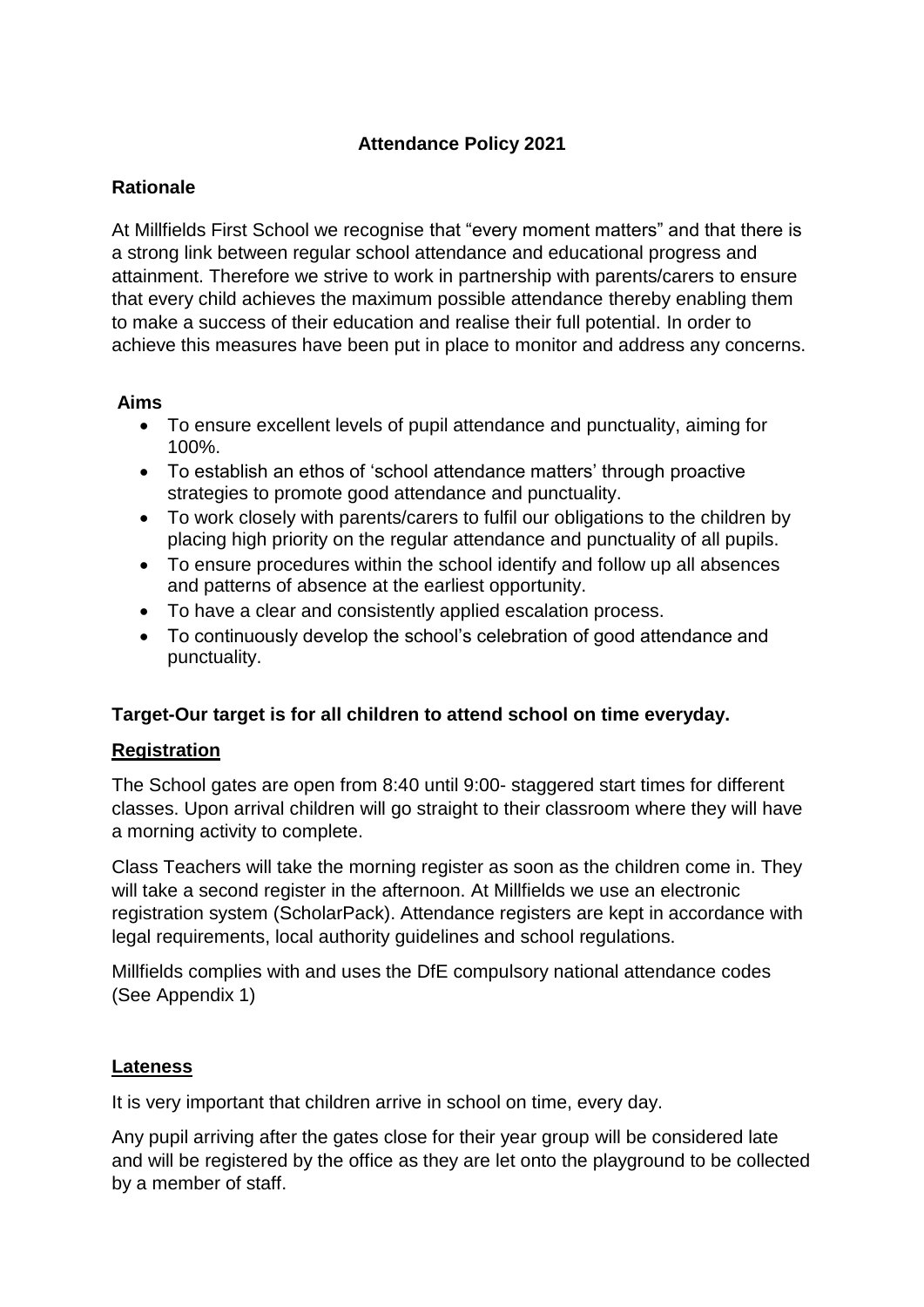A record of how many minutes late will kept, as this information is integral to our attendance monitoring. Lateness will be monitored on a half termly basis by the Assistant Head Teacher.

Where lateness is becoming a concern a record will be made and a letter will be sent informing parents of this concern. Should persistent lateness continue, parents will be invited in for a meeting to look at how we can work together to overcome this issue.

Frequent lateness has a detrimental impact on the child's learning as over time they can miss out on a significant amount of their education. Lateness can also have a detrimental effect on the child's mental well-being. See the table below.

| Minutes lost each day | Days lost per year |
|-----------------------|--------------------|
| 5 mins                | 3 days             |
| 10 mins               | 6.5 days           |
| 15 mins               | 10 days            |
| 20 mins               | 13 days            |
| 30 mins               | 19 days            |

#### **Absences for illness/medical appointments**

Parents must contact the school office by 9:15 am on the first day of illness either through the ParentApp or by phoning the School Office. Parents are asked to keep the school updated at least every other day for the duration of the illness.

Parents are advised to book medical appointments outside of school hours where possible. If this is not possible, parents are asked to notify school before the appointment so that the attendance register can be amended to show why the child is not in school. So that the attendance can be authorised we may ask for medical evidence of the appointment.

If no reason has been given for absence then this will show up as 'N'. These children can be identified quickly, enabling follow up calls to be made. Please see the table below.

| <b>Timescale</b>                        | <b>Action</b>                              |
|-----------------------------------------|--------------------------------------------|
| By approx. 10:00 if no contact has been | Priority 1 to be contacted. Voicemail left |
| made with the school:                   | if no answer.                              |
| 30 minutes after initial contact:       | Second call to Priority 1. If no response  |
|                                         | has been received from Priority 1 then     |
|                                         | Priority 2 will be contacted. Voicemail    |
|                                         | left if no answer.                         |
| Immediately after calling Priority 2:   | If no contact from Priority 1 or 2 has     |
|                                         | been received then Priority 3 will be      |
|                                         | contacted.                                 |
| Approx 30 minutes later:                | Should no contact have been received       |
|                                         | to give a reason for the absence, a        |

#### **Follow up procedures**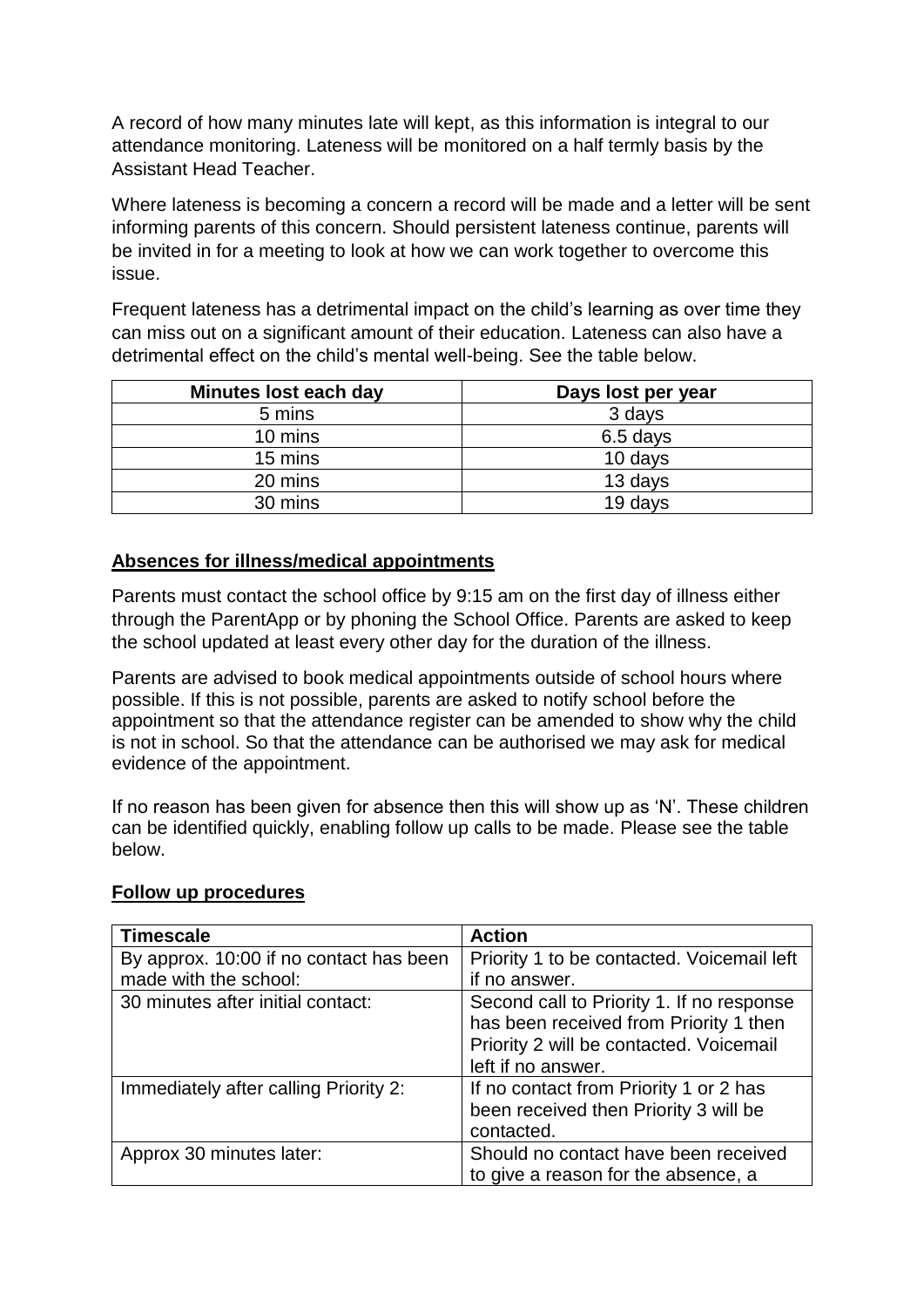|                          | member of the Senior Leadership<br>Team(SLT) will contact the Attendance<br>Intervention Co-ordinator (AIC) to<br>arrange a priority visit to the child's<br>known address. This may be a same<br>day visit or next day visit. |
|--------------------------|--------------------------------------------------------------------------------------------------------------------------------------------------------------------------------------------------------------------------------|
| Immediately after visit: | If no child has been seen or a reason<br>for absence given the Police will be<br>called to conduct a Safe and Well<br>check.<br>This will be logged on the school's<br>safeguarding records.                                   |

# **Holiday Requests**

Parents/carers are expected to take their children on holiday during the school holidays to minimise the impact of missing education.

If a leave of absence is requested during term time parents/carers must complete a leave of absence request form in advance of the trip (at least 4 weeks prior). These requests will be considered on a case-by-case basis by the Head Teacher, and they will use their discretion whilst applying government recommendations. The Head Teacher can only grant an authorised absence in exceptional circumstances. It is the parent/carer's responsibility:

- To obtain a leave of absence form from the school office.
- To complete and submit the form in advance of the period of absence (4 weeks prior to the intended trip).

If parents/carers decide to take a holiday without the Head Teacher's authorisation, the child's absences will be marked as unauthorised.

**Fixed Penalty Notices will be issued by the Education Welfare Service for unauthorised holiday absence during term time. This fine is payable at £60 per child, per parent.**

# **Requests for other reasons**

Absences for reasons such as religious observance (up to 2 days per year) or close family bereavement may be authorised by the Head Teacher. These requests must be discussed with the school. Absences for close family members' weddings or funerals will be limited to one day's authorised absence, if granted.

#### **Persistent absenteeism**

Attendance is monitored on a half termly basis by the Assistant Head Teacher. If attendance drops below 92% we consider it to be a concern. At this point we will write to parents to inform them of the attendance concern. If no improvement is seen then it may be considered necessary to involve the Attendance Intervention Coordinator.

Below is a table outlining the response from the school for persistent absenteeism.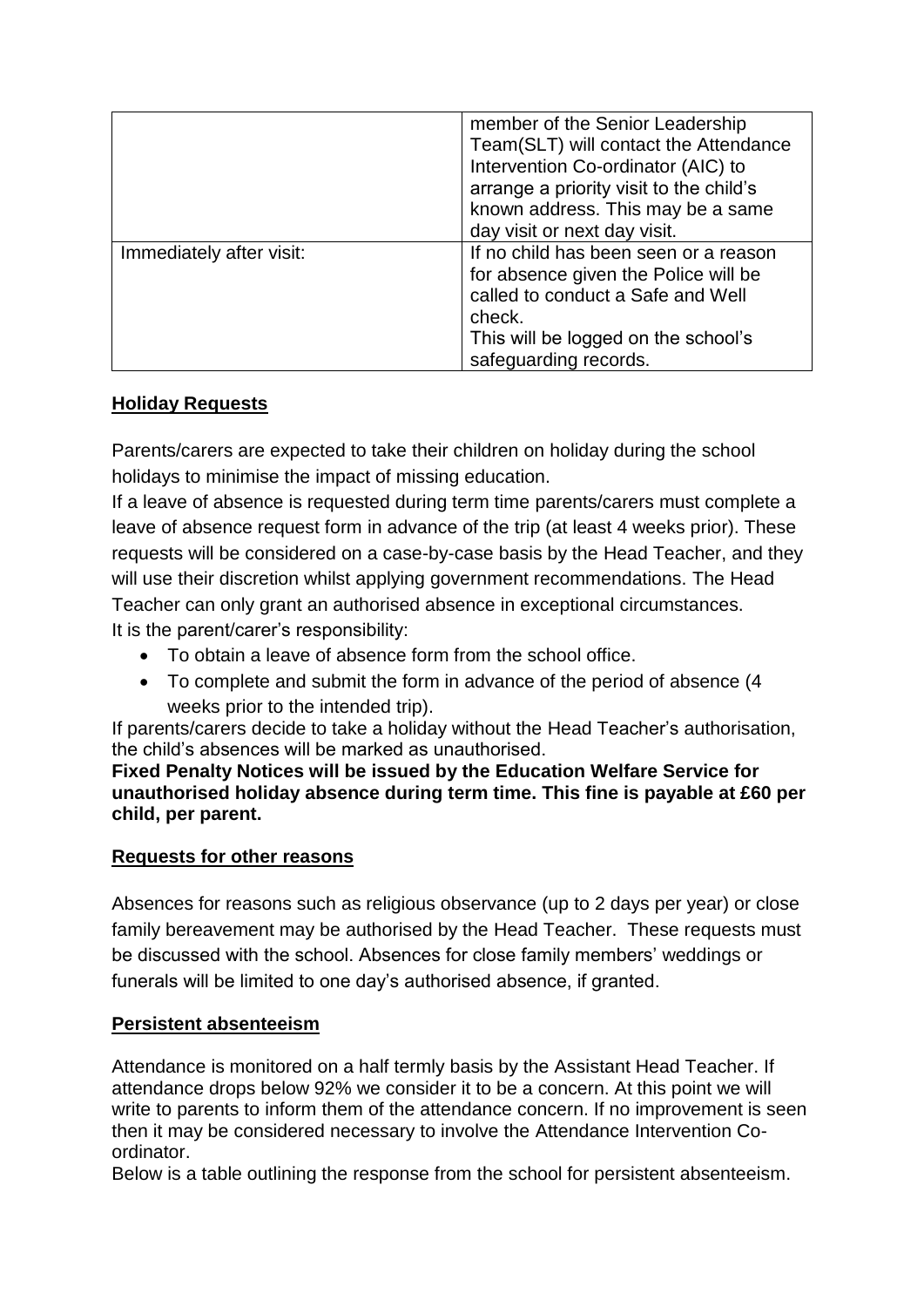| <b>Concern</b>                            | <b>Action</b>                        |
|-------------------------------------------|--------------------------------------|
| Attendance has fallen to 92% or below:    | Letter sent to parents.              |
| If no improvement seen and remains at     | Attendance Intervention Co-ordinator |
| 92%.                                      | (AIC) to write to parents.           |
| If further decline in attendance has been | Meeting to be held with parents and  |
| seen or below:                            | School.                              |
| Continued concerns:                       | Meeting to be held with parents and  |
|                                           | School and AIC. Warning of           |
|                                           | prosecution.                         |
| No improvements seen:                     | Prosecution process begins.          |

# **Rewards**

Excellent attendance is celebrated termly during a Celebration Assembly where the children will receive a certificate. For any child who has maintained 100% for the whole school year they will receive a further certificate and a small gift during the final Celebration Assembly. If a child achieves 100% throughout their entire time at Millfields they will receive a gift voucher during their Leavers' Assembly. Routine medical appointments for children with medical needs will not be counted as an absence and therefore will not prevent a child receiving a certificate where their attendance has otherwise been excellent.

#### **Attendance Percentages**

| <b>Attendance Percentage</b> | Days missed over a school year |
|------------------------------|--------------------------------|
| 100%                         | 0 Days missed                  |
| 95%                          | 10 Days missed                 |
| 90%                          | 20 Days missed                 |
| 85%                          | 30 Days missed                 |
| 80%                          | 40 Days missed                 |

# **Children with health needs who cannot attend school**

The Medical Education Team discharges the duty of the Local Authority in ensuring that arrangements are in place for pupils who are unable to attend school because of their medical needs, to have appropriate and ongoing access to education. The Team consists of qualified teachers and teaching assistants who are skilled in teaching pupils of statutory school age with a wide range of physical, emotional and psychological health needs.